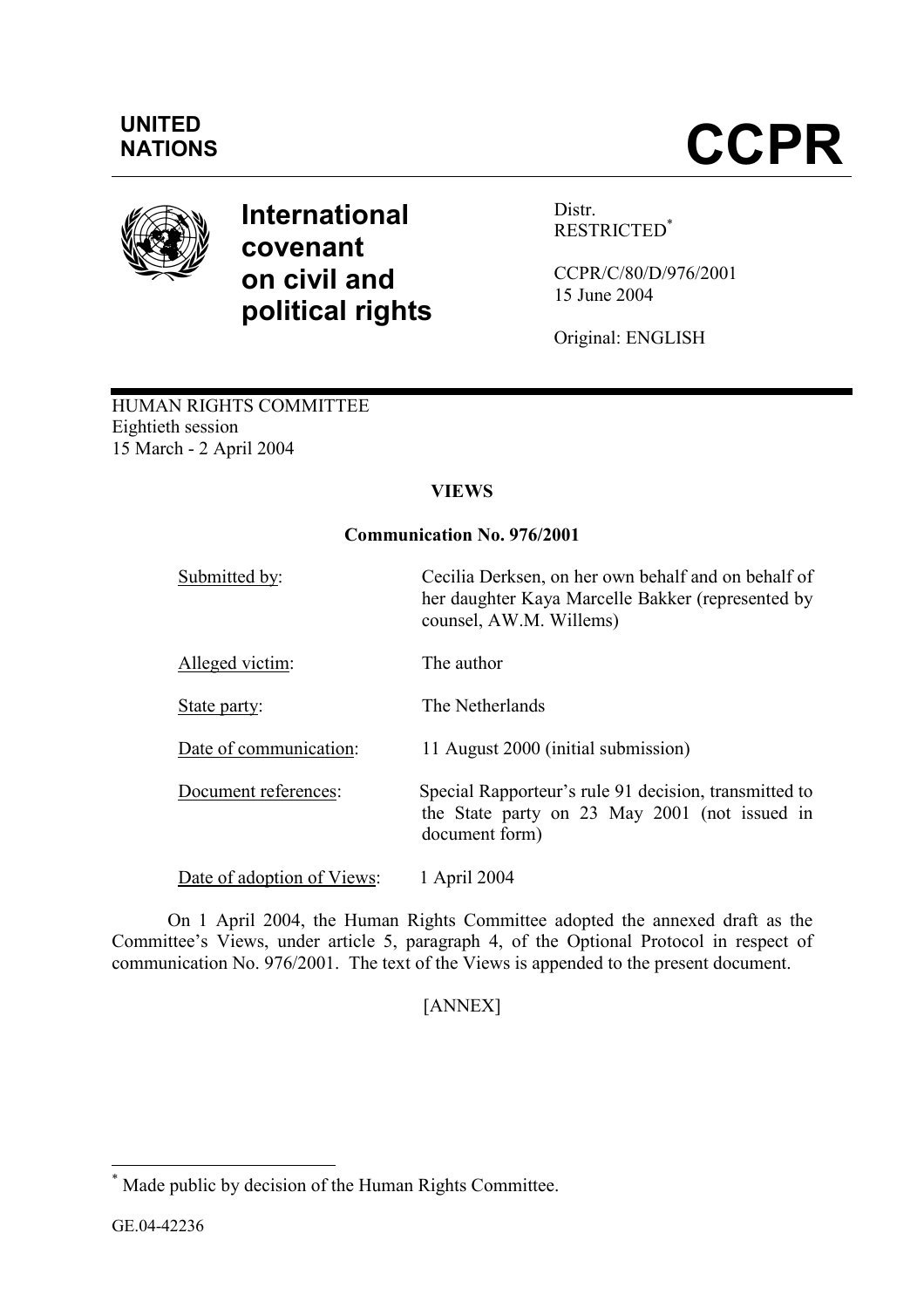#### ANNEX

Views of the Human Rights Committee under article 5, paragraph 4, of the Optional Protocol to the International Covenant on Civil and Political rights

Eightieth session

concerning

#### Communication No. 976/2001\*\*

| Submitted by:          | Cecilia Derksen, on her own behalf and on behalf of<br>her daughter Kaya Marcelle Bakker (represented by<br>counsel, AW.M. Willems) |
|------------------------|-------------------------------------------------------------------------------------------------------------------------------------|
| Alleged victim:        | The author                                                                                                                          |
| State party:           | The Netherlands                                                                                                                     |
| Date of communication: | 11 August 2000 (initial submission)                                                                                                 |

 The Human Rights Committee, established under article 28 of the International Covenant on Civil and Political Rights,

Meeting on 1 April 2004,

 Having concluded its consideration of communication No. 976/2001, submitted to the Human Rights Committee on behalf of Cecilia Derksen and her daughter Kaya Marcelle Bakker under the Optional Protocol to the International Covenant on Civil and Political Rights,

 Having taken into account all written information made available to it by the author of the communication, and the State party,

Adopts the following:

 $\overline{a}$ 

<sup>\*\*</sup> The following members of the Committee participated in the examination of the present communication: Mr. Nisuke Ando, Mr. Prafullachandra Natwarlal Bhagwati, Ms. Christine Chanet, Mr. Franco Depasquale, Mr. Maurice Glèlè Ahanhanzo, Mr. Walter Kälin, Mr. Ahmed Tawfik Khalil, Mr. Rafael Rivas Posada, Sir Nigel Rodley, Mr. Martin Scheinin, Mr. Ivan Shearer, Mr. Hipólito Solari Yrigoyen, Ms. Ruth Wedgwood, Mr. Roman Wieruszewski and Mr. Maxwell Yalden.

Two separate individual opinions signed by Mr. Nisuke Ando and Sir Nigel Rodley are appended to the present document.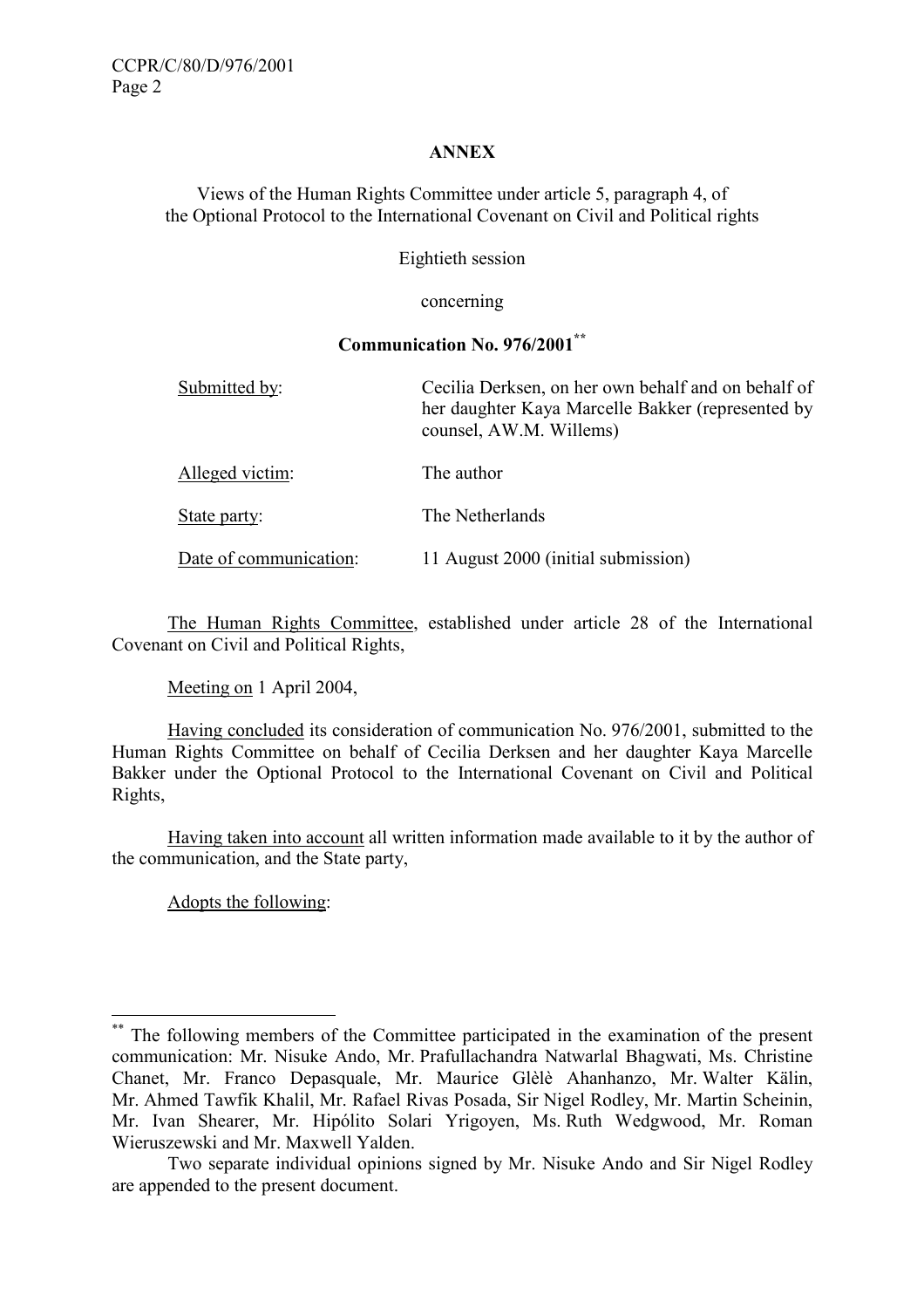#### Views under article 5, paragraph 4, of the Optional Protocol

1. The author of the communication is Cecilia Derksen, a Dutch national. She submits the communication on her own behalf and on behalf of her child Kaya Marcelle Bakker, born on 21 April 1995, and thus 5 years old at the time of the initial submission. She claims that she and her child are the victims of a violation by the Netherlands of article 26 of the International Covenant on Civil and Political Rights. The author is represented by counsel.

#### The facts as submitted by the author

2.1 The author shared a household with her partner Marcel Bakker from August 1991 to 22 February 1995. It is stated that Mr. Bakker was the breadwinner, whereas Ms. Derksen took care of the household and had a part-time job. They had signed a cohabitation contract and when Ms. Derksen became pregnant, Mr. Bakker recognized the child as his. The author states that they intended to marry. On 22 February 1995, Mr. Bakker died in an accident.

2.2 On 6 July 1995, the author requested benefits under the General Widows and Orphans Law (AWW, Algemene Weduwen en Wezen Wet). On 1 August 1995, her request was rejected because she had not been married to Mr. Bakker and therefore could not be recognized as widow under the AWW. Under the AWW, benefits for half-orphans were included in the widows' benefits.

2.3 On 1 July 1996, the Surviving Dependants Act (ANW, Algemene Nabestaanden Wet) replaced the AWW. Under the ANW, unmarried partners are also entitled to a benefit. On 26 November 1996 Ms. Derksen applied for a benefit under the ANW. On 9 December 1996, her application was rejected by the Social Insurance Bank (Sociale Verzekeringsbank) on the grounds that "(…) only those who were entitled to a benefit under the AWW on 30 June 1996 and those who became widow on or after 1 July 1996 are entitled to a benefit under the ANW".

2.4 Ms. Derksen's request for revision of the decision was rejected by the Board of the Social Insurance Bank on 6 February 1997. Her further appeal was rejected by the District Court Zutphen (Arrondissementsrechtbank Zutphen) on 28 November 1997. On 10 March 1999, the Central Council of Appeal (Centrale Raad van Beroep) declared her appeal unfounded. With this, all domestic remedies are said to be exhausted.

#### The complaint

3.1 According to the author, it constitutes a violation of article 26 of the Covenant to distinguish between half-orphans whose parents were married and those whose parents were not married. It is stated that the distinction between children born of married parents and children born of non-married parents cannot be justified on objective and reasonable grounds. With reference to the Human Rights Committee's decision in Danning v. the Netherlands, it is argued that the Committee's considerations do not apply in the present case, as the decision not to marry has no influence on the rights and duties in the parent-child relationship.

3.2 The author further points out that under the ANW, half-orphans whose parent died on or after 1 July 1996 do have an entitlement to a benefit, whether the parents were married or not, thereby eliminating the unequal treatment complained of above. According to the author it is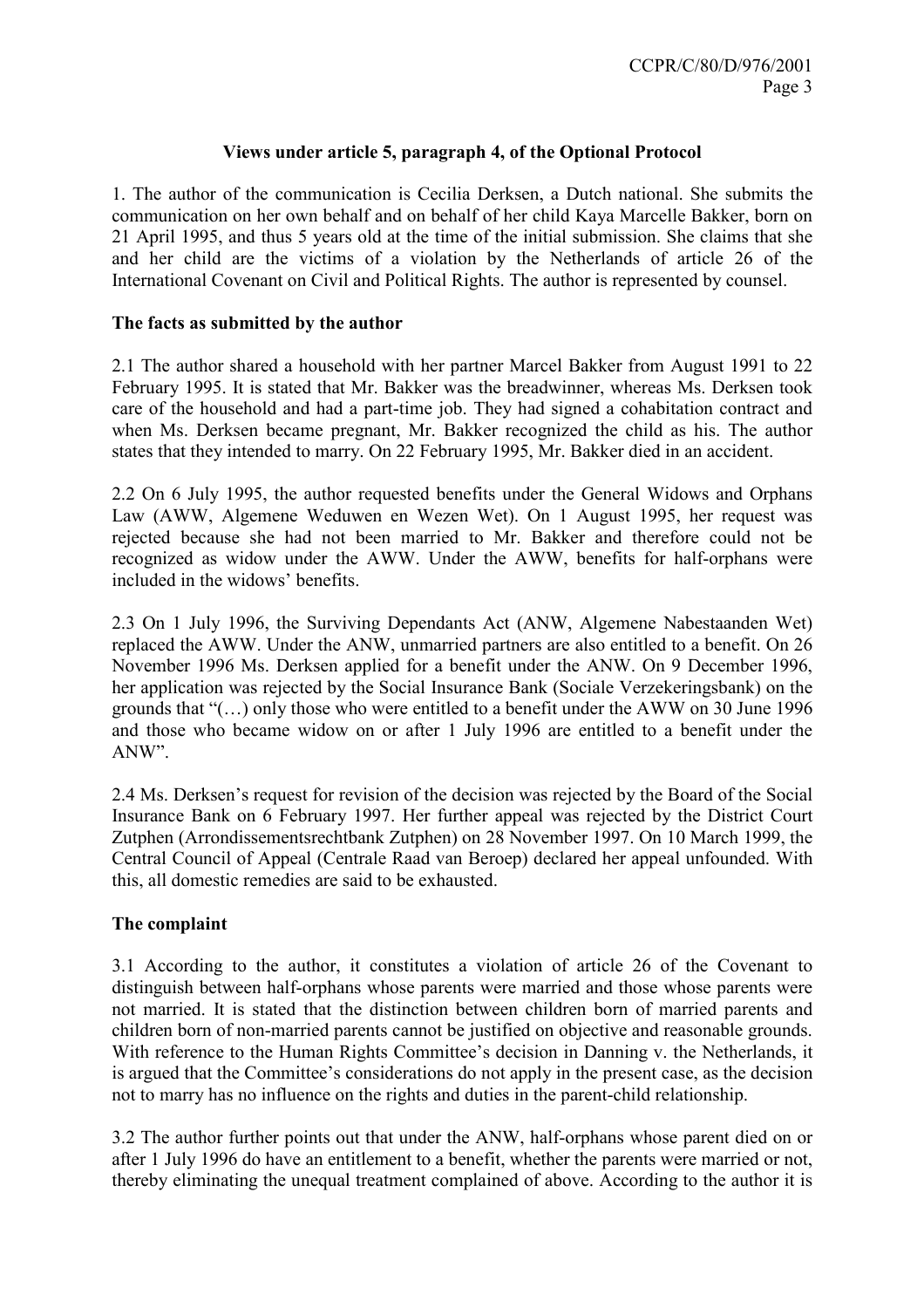unacceptable to maintain the unequal treatment for half-orphans whose parent died before 1 July 1996.

3.3 The author further claims that she herself is also a victim of discrimination. She accepts, on the basis of the Committee's decision in Danning v. the Netherlands, the decision not to grant her a benefit under the AWW, since benefits under that law were limited to married partners. However, now that the law has changed and allows benefits for unmarried partners, she cannot accept that she is still being refused a benefit solely on the basis that her partner died before 1 July 1996. The author argues that once it is decided to treat married and unmarried partners equally this should apply to all regardless of the date of the death of the partner and that the failure to do so constitutes a violation of article 26 of the Covenant.

#### State party's observations

4.1 By submission of 23 November 2001, the State party accepts the facts as described by the author. It adds that the Central Council of Appeal, in rejecting the author's appeal, considered that provisions outlawing discrimination such as article 26 of the Covenant are not designed to offer protection from disadvantages which may be caused by time restraints inherent to amendments of legislation. In the opinion of the Council, when new rights are provided, no obligation exists to extend those rights to cases predating the change.

4.2 The State party explains that when the AWW was replaced by the ANW, the transitional regime was based on respect for prior rights, in the sense that existing rights under the AWW were respected and no new rights could be claimed resulting from a death prior to the entry into force of the ANW.

4.3 Concerning the admissibility of the communication, the State party points out that the author has not appealed the decision of 1 August 1995 by which her application under the AWW was rejected. The State party argues that to the extent that the communication relates to the distinctions made in the AWW, it should be declared inadmissible.

4.4 As to the merits, the State party refers to the Committee's prior jurisprudence in cases concerning social security, and seeks to infer from these decisions that it is for the State to determine what matters it wishes to regulate by law and under what conditions entitlement is granted, as long as the legislation adopted is not discriminatory in nature. From the earlier decisions in which the Committee has reviewed the Dutch social security legislation the State party concludes that the distinction between married and unmarried couples is based on reasonable and objective grounds. The State party recalls that the Committee has based its view on the fact that persons are free to choose whether or not to engage in marriage and accept the responsibilities and rights that go with it.

4.5 The State party rejects the author's opinion that the new legislation should be applied to old cases as well. It points out that the ANW was introduced to reflect the changes in the society where living together as partners otherwise than through marriage has become common. In the State's party's opinion, it is up to the national legislature to judge the need for a transitional regime. The State party emphasizes that those persons who are now entitled to benefits under the ANW are persons with established rights. This distinguishes them from persons who like the author do not have established rights. Before 1 July 1996, marriage was a relevant factor for benefits under the surviving dependants' legislation, and people were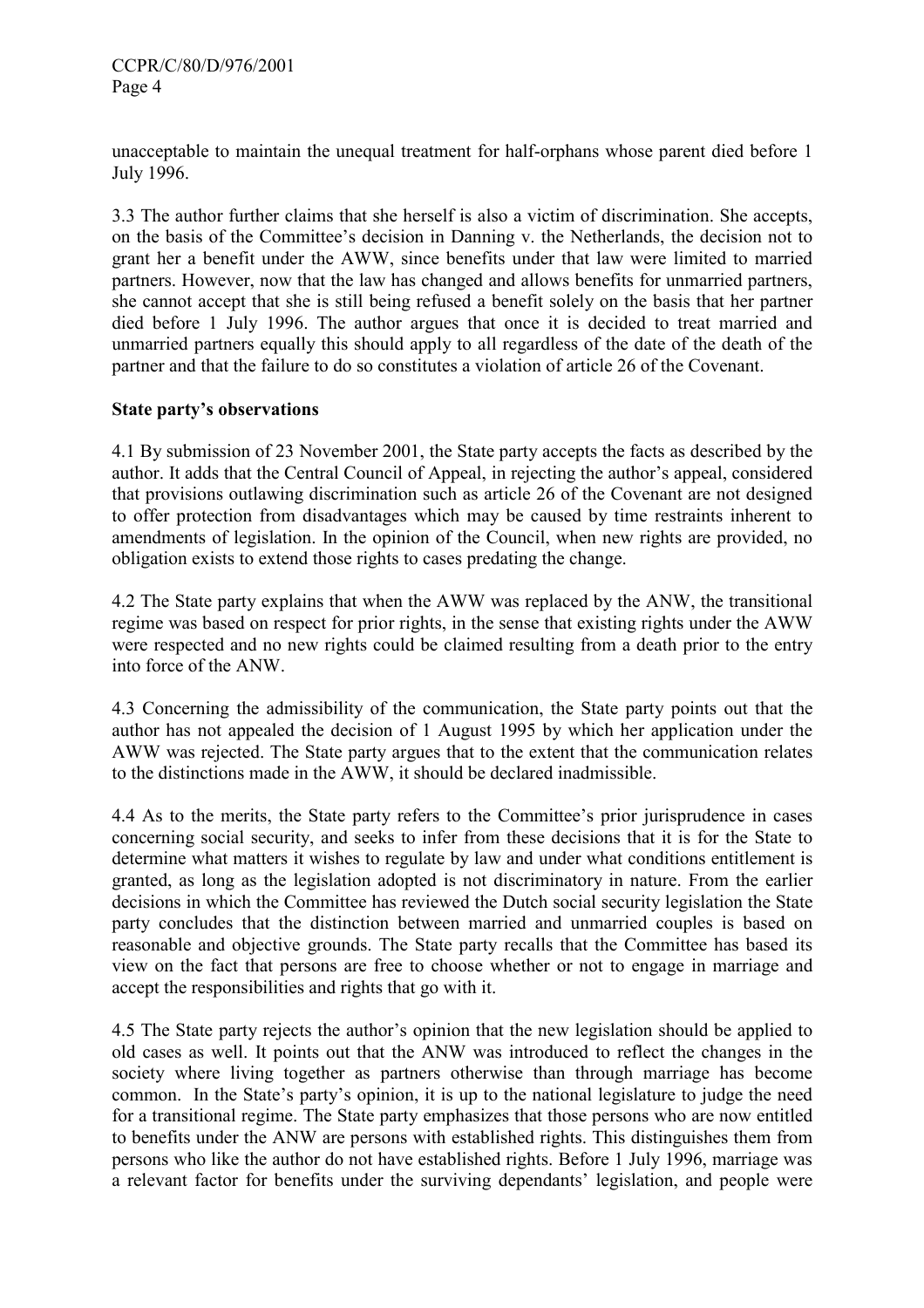free to marry and thereby safeguard entitlement to the benefits, or not to marry and thereby choose to be excluded from such entitlement. The fact that the ANW has now abolished the differential treatment between married and unmarried cohabitating persons does not alter this pre-existing position. The State party concludes that the transitional regime does not constitute discrimination against the author.

4.6 To the extent that the communication relates to Ms. Derksen's daughter, the State party states that its above observations apply mutatis mutandis also to the claim of unequal treatment of half-orphans. The State party explains in this respect that, as was also the case under the old law, it is not the half-orphan herself who is entitled to the benefit but the surviving parent. Since neither the old nor the new legislation grants entitlements to halforphans, the State party is of the opinion that there can be no question of discrimination within the meaning of article 26 of the Covenant.

4.7 Concerning the claim that the AWW made a prohibited distinction between children born out of wedlock and children born of a marriage, the State party argues first that the author has not exhausted domestic remedies in this respect. It further argues that the claim is groundless, because the status of the child was irrelevant to the determination under the AWW whether or not a surviving spouse was entitled to a benefit as it was the status of the spouse that determined whether or not a benefit would be provided for the half-orphan.

#### The author's comments

5.1 By letter dated 25 January 2002, the author notes that the main question is whether or not equal cases may be treated differently because of the time factor, i.e. whether equal treatment between married and unmarried cohabitants may be restricted to those cases in which one of the partners died after 1 July 1996. The author remarks that the insurance scheme established by the ANW is a collective national scheme in which all taxpayers participate. The author refers to the history of other schemes (such as old age pensions, children's benefits) and states that these applied to all eligible residents and not just to those who became eligible only after the date of enactment. The author further argues that social insurance schemes cannot be compared with commercial insurance schemes and claims that profit considerations would deny the special character of social insurance schemes.

5.2 As to the transitional provisions of the ANW, the author points out that originally the law was enacted in order to provide for equality between men and women, and that the equality between married and unmarried partners was only added after debate in Parliament. The reason for the transitional scheme was that the new law established stricter requirements than the old law, but that for reasons of legal security all those who had been eligible under the old law would also be eligible under the new law, whereas the stricter requirements would apply to newly eligible persons. According to the author, the question whether surviving dependants of unmarried persons who had died before 1 July 1996 should be granted benefits was never posed, and there was thus no conscious decision in this respect. The author further argues that through changes in the calculation of benefits and earlier termination of benefits, the ANW was intended to lower the costs, as is borne out by the statistics over the years 1999, 2000 and 2001 which show that less people are entitled to benefits under the ANW than under the old AWW. In the opinion of the author, the extension to 'old' cases of unmarried dependants could thus be easily financed. Moreover, the author recalls that like all taxpaying residents she and her partner paid premiums under the AWW.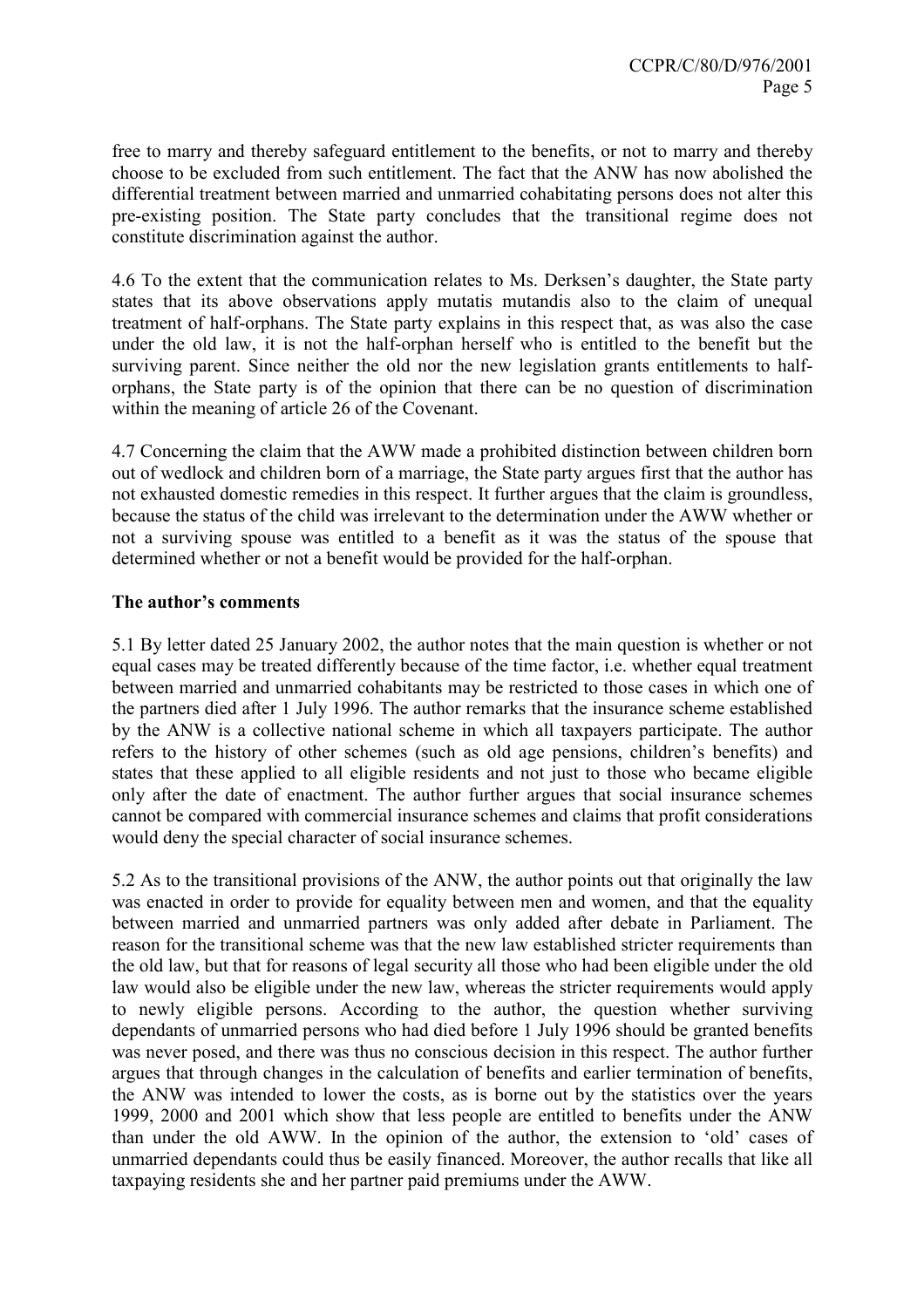5.3 The author maintains that the transitional provisions are discriminatory and points out that if her partner had died 17 months later, she and the child would have been entitled to a benefit. They face the same circumstances as dependants whose partner/parent died after 1 July 1996. The unequal treatment of equally situated persons is clearly in violation of article 26 of the Covenant.

5.4 As to the author's daughter, the author notes that she is being treated differently than children whose father was married to their mother or whose father died after 1 July 1996. In the opinion of the author this amounts to prohibited discrimination as the child has no influence on the decision whether her parents marry or not. With reference to the jurisprudence of the European Court on Human Rights, the author argues that differential treatment between children born in and children born out of wedlock is not permissible.

5.5 The author recalls that differential treatment which is not based on objective and reasonable grounds and which does not have a legitimate aim constitutes discrimination. She also recalls that in March 1991 the Government had already introduced legislation abolishing the distinction between married and unmarried dependants, but that this proposal was withdrawn at the time. She argues that she and her daughter should not pay for the slow pace of enactment of these amendments. She submits that unmarried cohabitation has been accepted practice in the Netherlands for years before the law was changed. The author concludes that she and her daughter have been subjected to different treatment for which no objective and reasonable grounds exist, and which has no legitimate aim.

#### State party's further observations

6.1 By letter of 7 May 2002, the State party states that it does not share the author's view that article 26 of the Covenant envisages that new legislation must be applied to pre-existing cases. The State party refers to its previous observations and concludes that the transitional regime does not constitute discrimination.

6.2 The State party refers to the Committee's decision in the case of Hoofdman v. the Netherlands in which the Committee was of the opinion that the distinction between married and unmarried partners under the AWW did not constitute discrimination. The State party submits that different legal regimes applied to married and unmarried couples at the time the author decided to cohabitate with her partner without marrying him and that the decision not to marry entailed legal consequences that were known to the author.

6.3 The State party also argues that the transitional regime cannot be considered discriminatory in itself, as it distinguishes between two different groups: surviving dependants who were entitled to a benefit under the AWW and those who were not. The distinction was made for reasons of legal security in order to guarantee the rights that people had acquired under the old legislation.

6.4 Furthermore, the State party argues that the ANW being a national insurance scheme to which all residents contribute, it obliges the government to keep the collective costs as low as possible. As to the author's reference to the introduction of other social security schemes, the State party points out that a distinction must be made between the introduction of such a scheme and the alteration of an existing scheme.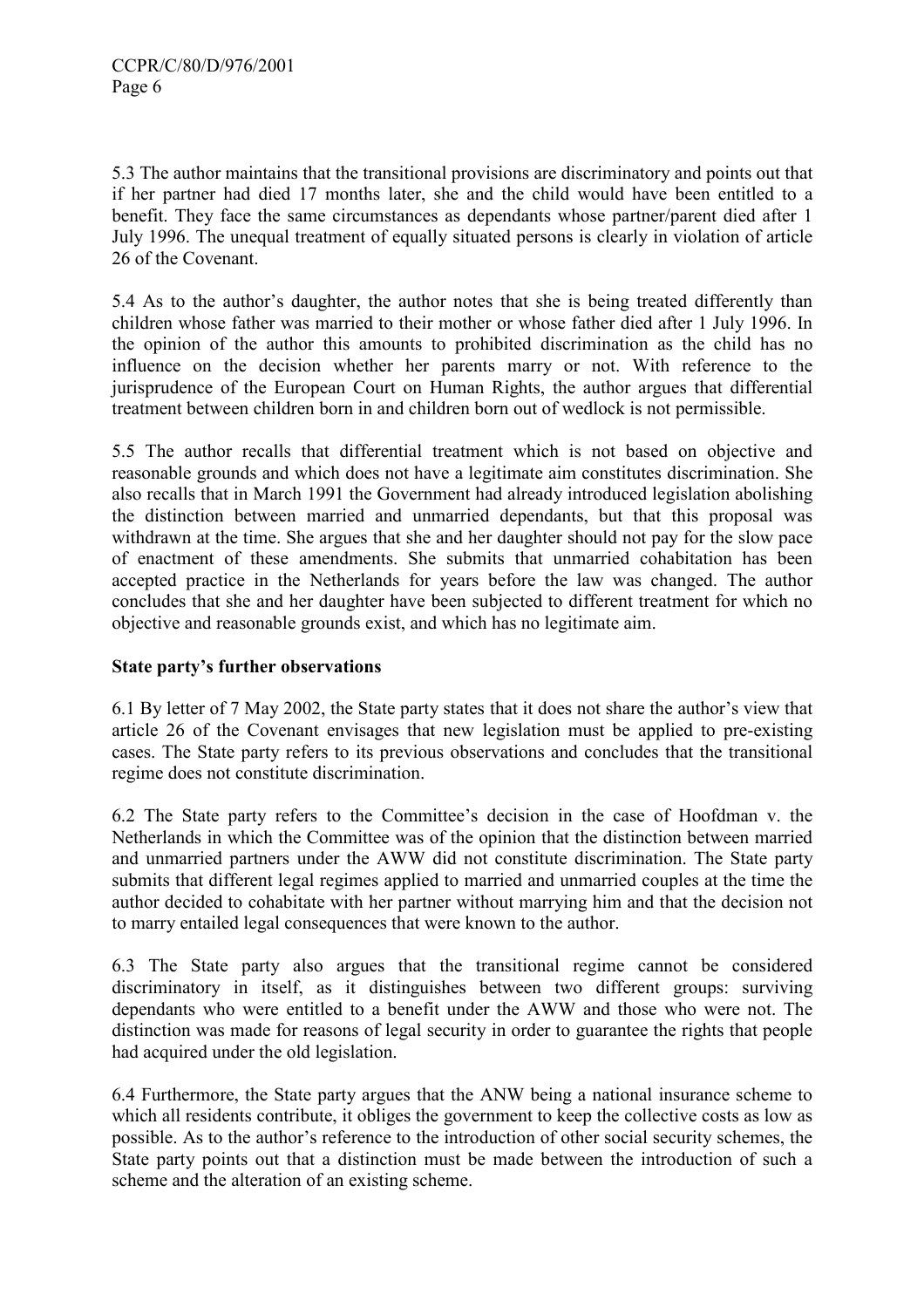6.5 As to the status of half- orphans born outside marriage, the State party reiterates that the status of the child is not relevant to eligibility for benefits, under either the new or the old scheme. It is the surviving parent who cares for the child who is eligible for benefits. Therefore, the status of the parents was and still is the deciding factor. As long as the distinction between married and unmarried cohabitating parents was justified, as it is according to the Committee's Views in Hoofdman v. the Netherlands, the ANW can not be said to perpetuate discriminatory treatment.

#### Issues and proceedings before the Committee

7.1 Before considering any claims contained in a communication, the Human Rights Committee must, in accordance with rule 87 of its rules of procedure, decide whether or not the communication is admissible under the Optional Protocol to the Covenant.

7.2 The Committee has noted the State party's objections to the admissibility of the communication on the grounds that the author has not exhausted available domestic remedies with regard to the refusal of a benefit under the AWW. The Committee considers that in so far as the communication relates to alleged violations resulting from the decision not to grant her a benefit under the AWW, this part of the communication is inadmissible under article 5, paragraph 2(a) of the Optional Protocol.

7.3 The Committee has ascertained that the same matter is not being examined under another procedure of international investigation or settlement for purposes of article 5, paragraph 2(a) of the Optional Protocol.

8. Accordingly, the Committee decides that the communication in so far as it relates to the refusal of benefit under the ANW is admissible and should be considered on its merits.

#### Consideration of the merits

9.1 The Human Rights Committee has examined the present communication in the light of all the information made available to it by the parties, as provided in article 5, paragraph 1, of the Optional Protocol.

9.2 The first question before the Committee is whether the author of the communication is a victim of a violation of article 26 of the Covenant, because the new legislation which provides for equal benefits to married and unmarried dependants whose partner has died is not applied to cases where the unmarried partner has died before the effective date of the new law. The Committee recalls its jurisprudence concerning earlier claims of discrimination against the Netherlands in relation to social security legislation. The Committee reiterates that not every distinction amounts to prohibited discrimination under the Covenant, as long as it is based on reasonable and objective criteria. The Committee recalls that it has earlier found that a differentiation between married and unmarried couples does not amount to a violation of article 26 of the Covenant, since married and unmarried couples are subject to different legal regimes and the decision whether or not to enter into a legal status by marriage lies entirely with the cohabitating persons. By enacting the new legislation the State party has provided equal treatment to both married and unmarried cohabitants for purposes of surviving dependants' benefits. Taking into account that the past practice of distinguishing between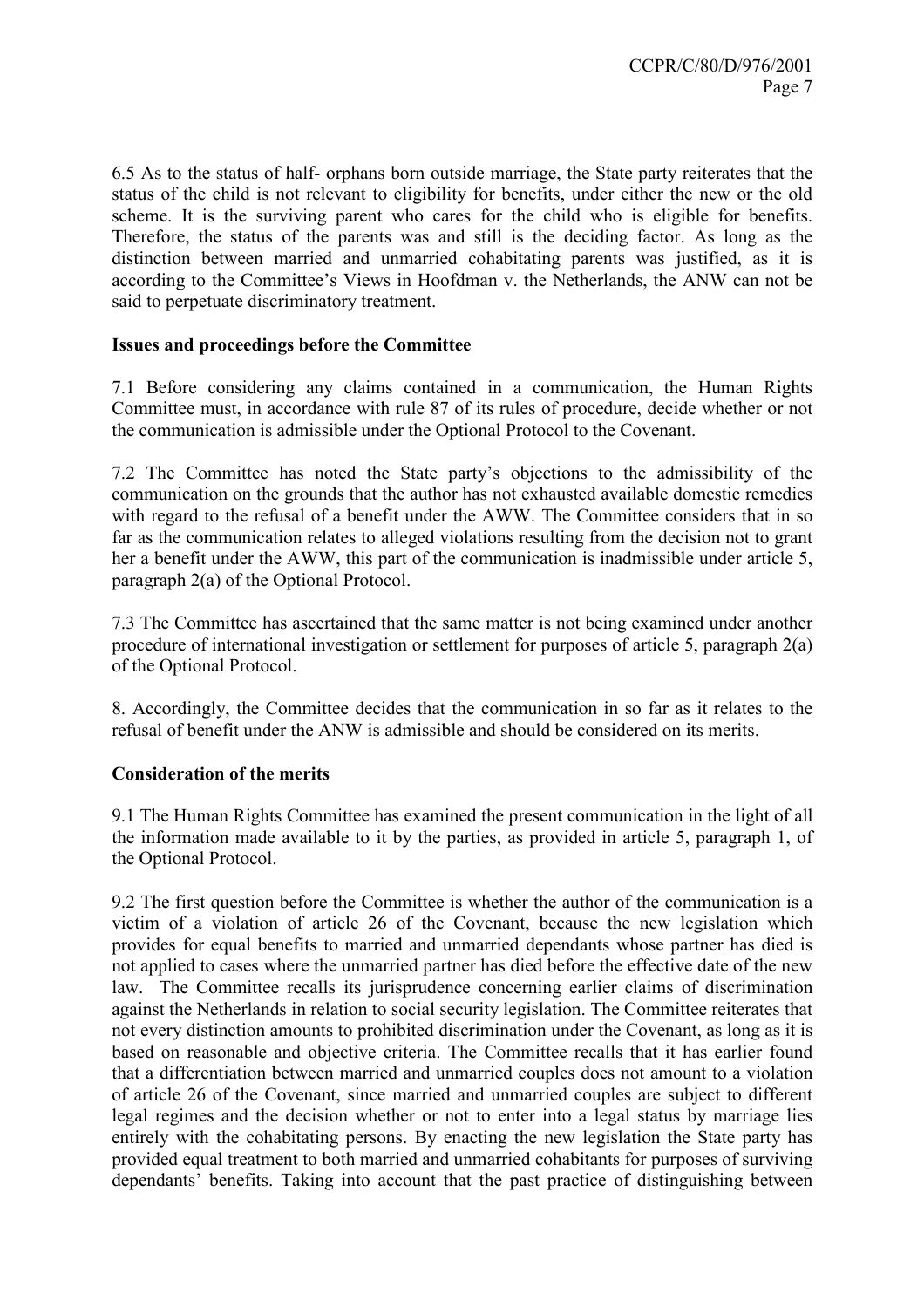married and unmarried couples did not constitute prohibited discrimination, the Committee is of the opinion that the State party was under no obligation to make the amendment retroactive. The Committee considers that the application of the legislation to new cases only does not constitute a violation of article 26 of the Covenant.

9.3 The second question before the Committee is whether the refusal of benefits for the author's daughter constitutes prohibited discrimination under article 26 of the Covenant. The State party has explained that it is not the status of the child that determines the allowance of benefits, but the status of the surviving parent of the child, and that the benefits are not granted to the child but to the parent. The author, however, has argued that, even if the distinction between married and unmarried couples does not constitute discrimination because different legal regimes apply and the choice lies entirely with the partners whether to marry or not, the decision not to marry cannot affect the parents' obligations towards the child and the child has no influence on the parents' decision. The Committee recalls that article 26 prohibits both direct and indirect discrimination, the latter notion being related to a rule or measure that may be neutral on its face without any intent to discriminate but which nevertheless results in discrimination because of its exclusive or disproportionate adverse effect on a certain category of persons. Yet, a distinction only constitutes prohibited discrimination in the meaning of article 26 of the Covenant if it is not based on objective and reasonable criteria. In the circumstances of the present case, the Committee observes that under the earlier AWW the children's benefits depended on the status of the parents, so that if the parents were unmarried, the children were not eligible for the benefits. However, under the new ANW, benefits are being denied to children born to unmarried parents before 1 July 1996 while granted in respect of similarly situated children born after that date. The Committee considers that the distinction between children born, on the one hand, either in wedlock or after 1 July 1996 out of wedlock, and, on the other hand, out of wedlock prior to 1 July 1996, is not based on reasonable grounds. In making this conclusion the Committee emphasizes that the authorities were well aware of the discriminatory effect of the AWW when they decided to enact the new law aimed at remedying the situation, and that they could have easily terminated the discrimination in respect of children born out of wedlock prior to 1 July 1996 by extending the application of the new law to them. The termination of ongoing discrimination in respect of children who had had no say in whether their parents chose to marry or not, could have taken place with or without retroactive effect. However, as the communication has been declared admissible only in respect of the period after 1 July 1996, the Committee merely addresses the failure of the State party to terminate the discrimination from that day onwards which, in the Committee's view, constitutes a violation of article 26 in regard of Kaya Marcelle Bakker in respect of whom half orphan's benefits through her mother was denied under the ANW.

10. The Human Rights Committee, acting under article 5, paragraph 4, of the Optional Protocol, is of the view that the facts before it relating to Kaya Marcelle Bakker disclose a violation of article 26 of the International Covenant on Civil and Political Rights.

11. In accordance with article 2, paragraph 3(a), of the Covenant, the State party is under an obligation to provide half orphans' benefits in respect of Kaya Marcelle Bakker or an equivalent remedy. The State party is also under an obligation to prevent similar violations

12. Bearing in mind that, by becoming a party to the Optional Protocol, the State party has recognized the competence of the Committee to determine whether there has been a violation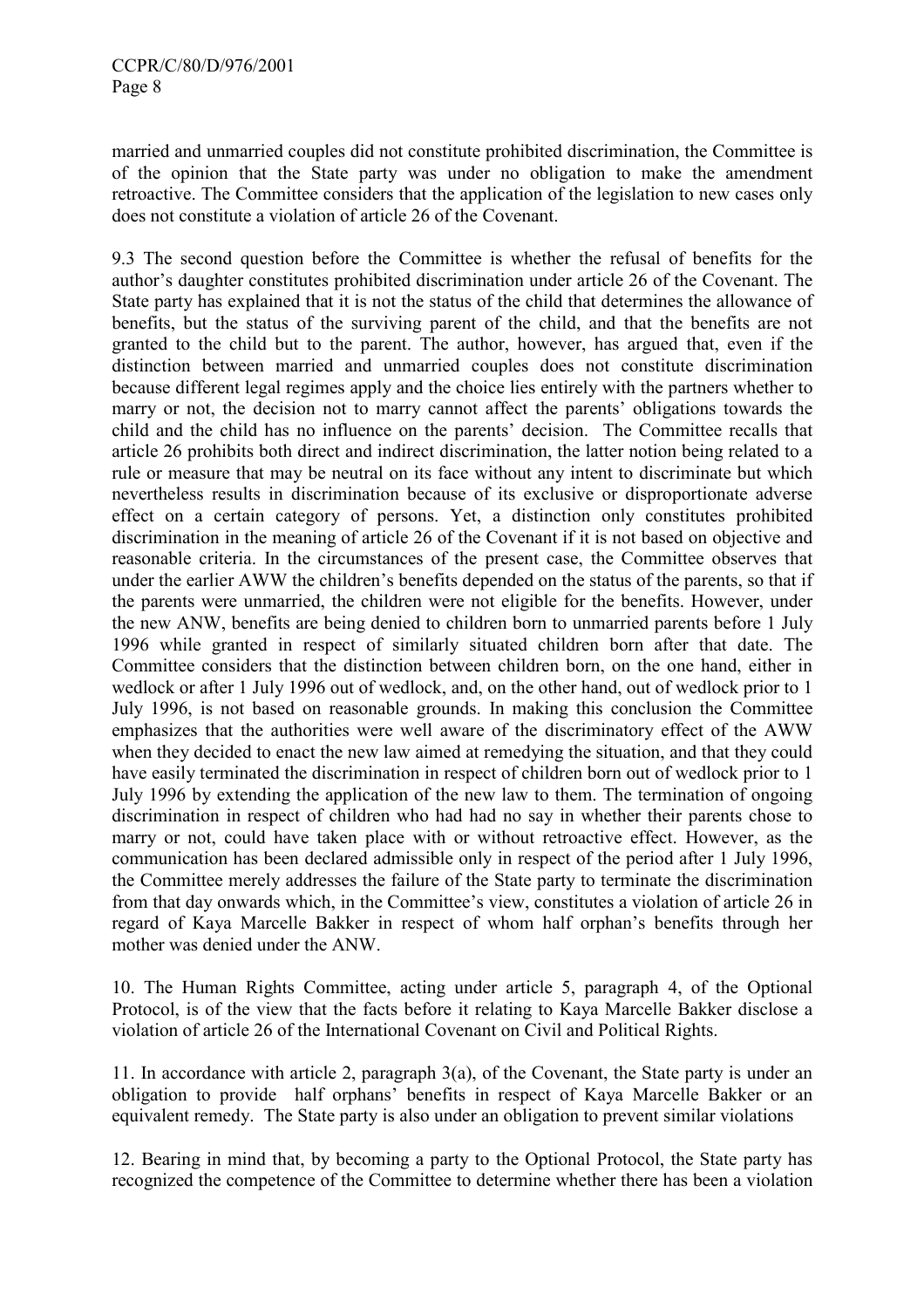of the Covenant or not and that, pursuant to article 2 of the Covenant, the State party has undertaken to ensure to all individuals within its territory or subject to its jurisdiction the rights recognized in the Covenant and to provide an effective and enforceable remedy in case a violation has been established, the Committee wishes to receive from the State party, within ninety days, information about measures taken to give effect to the Committee's Views. The State party is also requested to publish the Committee's Views.

[Adopted in English, French and Spanish, the English text being the original version. Subsequently to be issued in Arabic, Chinese and Russian as part of the Committee's annual report to the General Assembly.]

-----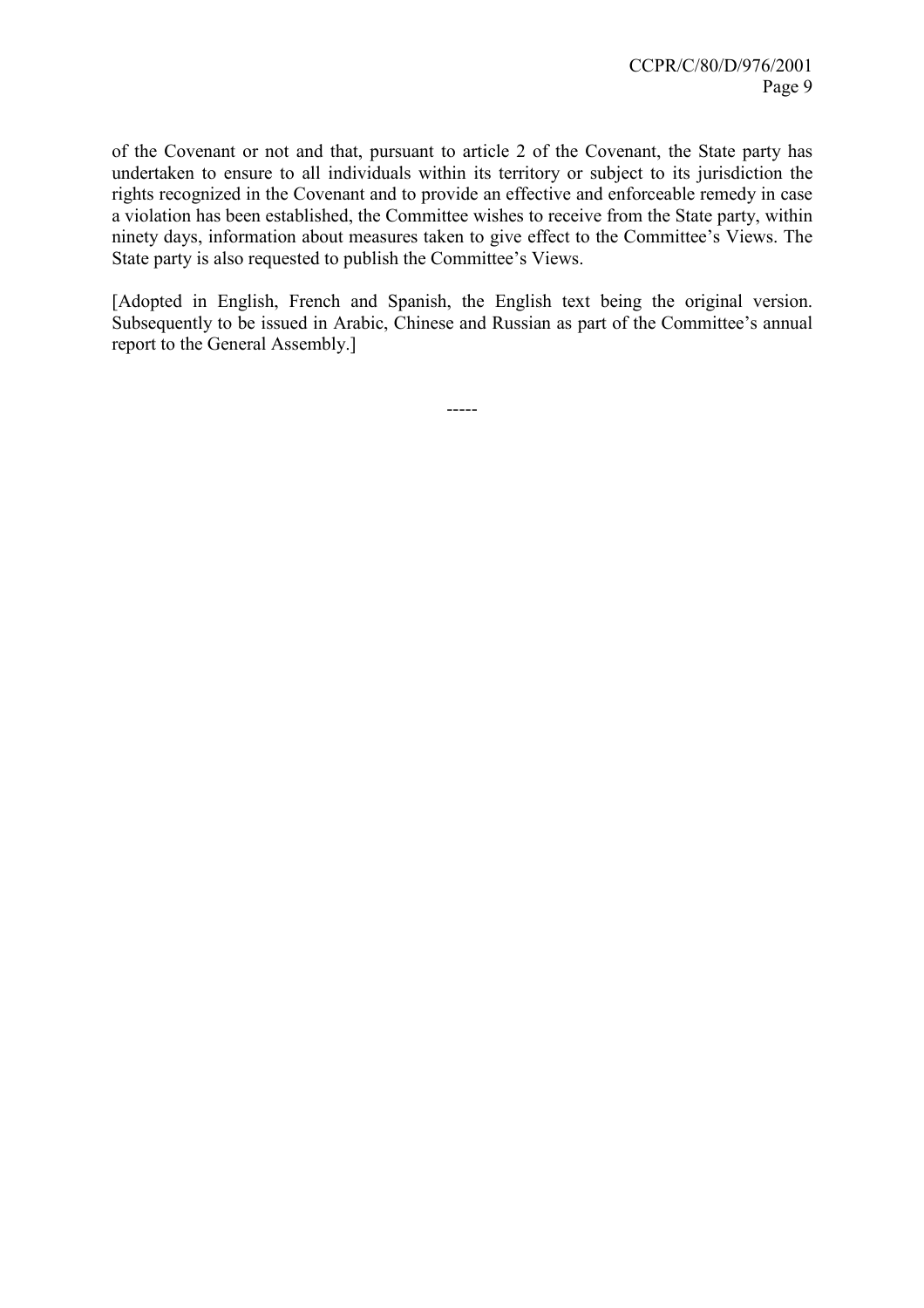#### APPENDIX

#### Individual opinion of Committee member, Mr. Nisuke Ando

 Unfortunately I cannot share the Committee's conclusion that the ANW violates article 26 of the Covenant in denying half orphan benefits to unmarried partners before 1 July 1996, while granting the same benefits to children of unmarried partners after that date.

 The facts in the present case, as I see them, are the following: On 1 July 1996, the Surviving Dependants Act (ANW) replaced the General Widows and Orphans Law (AWW). Under the new law, unmarried partners are entitled to a benefit, to which only married couples were entitled under the old law. The author applied for the benefit under ANW but was rejected because her partner died on 22 February 1995, seventeen months before the new law was enacted, and since the law has no retroactive effect, she is not entitled to apply for the benefit. The author claims that, once it is decided to treat married couples and unmarried partners equally, this should apply to all regardless of the date of the death of their partner and that the failure to do so constitutes a violation of article 26 to the detriment not only of herself but also of her daughter. (3.3, 5.3 and 5.4)

 It is unfortunate that the new law affects her as well as her daughter unfavourably in the present case. However, in interpreting and applying article 26, the Human Rights Committee must take into account the following three factors: First, the codification history of the Universal Declaration of Human Rights makes it clear that only those rights contained in the International Covenant on Civil and Political Rights are justiciable and the Optional Protocol is attached to that Covenant, while the rights contained in the International Covenant on Economic, Social and Cultural Rights are not justiciable. Second, while the principle of non-discrimination enshrined in article 26 of the former Covenant may be applicable to any field regulated and protected by public authorities, the latter Covenant obligates its States parties to realize rights contained therein only progressively. Third, the right to social security, the very right at issue in the present case, is provided not in the former Covenant but in the latter Covenant and the latter Covenant has its own provision on non-discriminatory implementation of the rights it contains.

 Consequently, the Human Rights Committee needs to be especially prudent in applying its article 26 to cases involving economic and social rights, which States parties to the International Covenant on Economic, Social and Cultural Rights are to realize without discrimination but step-by-step through available means. In my opinion, the State party in the present case is attempting to treat married couples and unmarried partners equally but progressively, thus making the application of ANW not retroactive. To tell the State party that it is violating article 26 unless it treats all married couples and unmarried partners exactly on the same footing at once sounds like telling the State party not to start putting water in an empty cup it if cannot fill the cup all at once!

[*Signed*] Nisuke Ando

[Adopted in English, French and Spanish, the English text being the original version. Subsequently to be issued in Arabic, Chinese and Russian as part of the Committee's annual report to the General Assembly.]